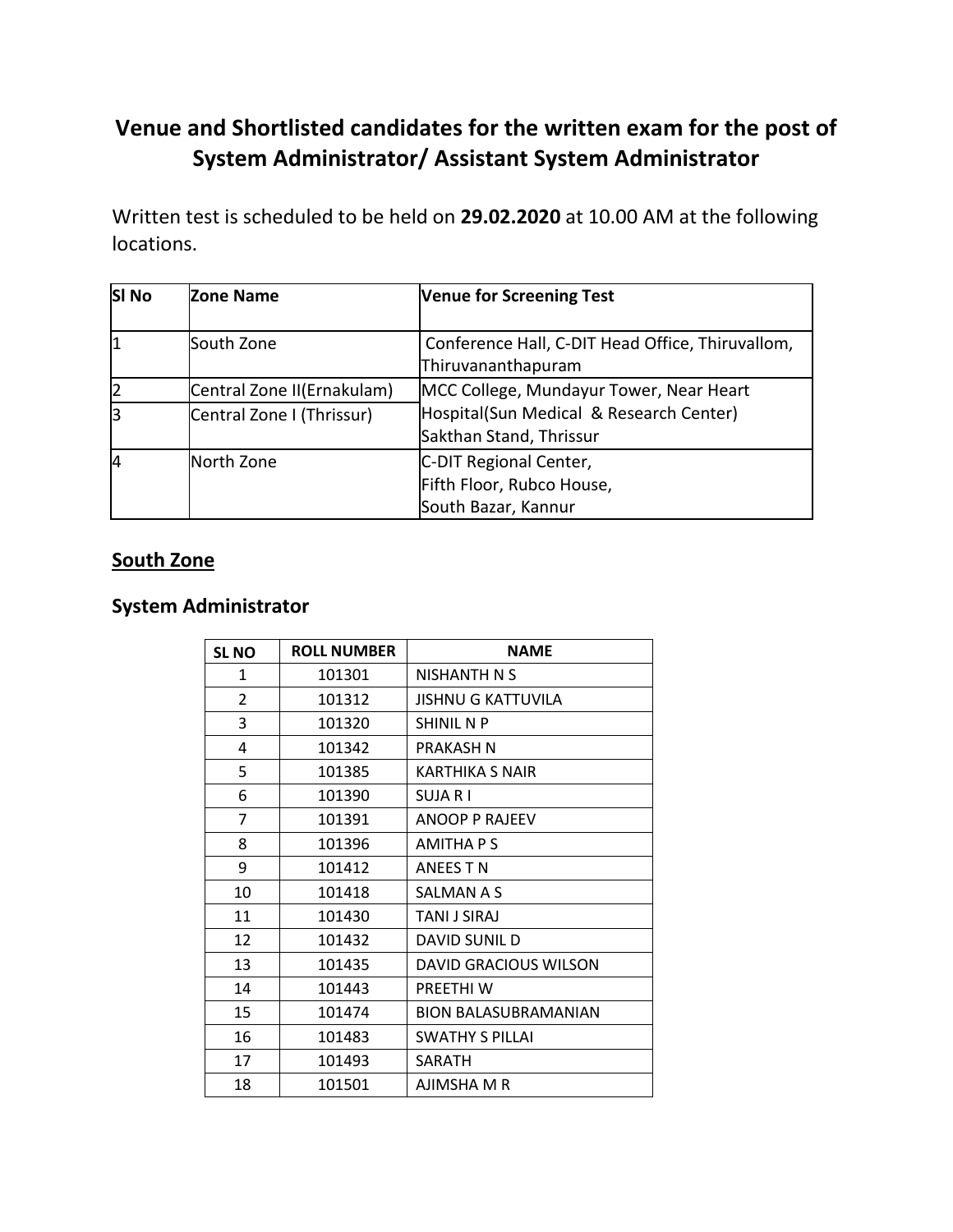| <b>SL NO</b> | <b>ROLL NUMBER</b> | <b>NAME</b>              |
|--------------|--------------------|--------------------------|
| $\mathbf{1}$ | 101293             | SARATH B                 |
| 2            | 101300             | AL AMEEN M               |
| 3            | 101309             | LIJO JOSEPH              |
| 4            | 101319             | JIJUKUMAR A G            |
| 5            | 101324             | SAHIL A A                |
| 6            | 101330             | SACHIN S M               |
| 7            | 101332             | MUHAMMED BADUSHA         |
| 8            | 101338             | DEEPIKA V                |
| 9            | 101340             | DEEPAK CHANDRAN K        |
| 10           | 101349             | <b>SHANU VALSALA</b>     |
| 11           | 101354             | SIYAD M K                |
| 12           | 101365             | ANANDU KRISHNAN K S      |
| 13           | 101370             | ATHIRA UNNIKRISHNAN      |
| 14           | 101373             | SABIN K S                |
| 15           | 101374             | <b>AMAL K RAVI</b>       |
| 16           | 101377             | SANGEETHA G S            |
| 17           | 101378             | <b>REJILAL S</b>         |
| 18           | 101384             | DARSANA S S              |
| 19           | 101388             | ANOOP V S                |
| 20           | 101395             | <b>SWAGAT S</b>          |
| 21           | 101402             | <b>ADARSH RAJ S</b>      |
| 22           | 101407             | <b>ARATHY S KUMAR</b>    |
| 23           | 101410             | ARJUN J                  |
| 24           | 101413             | <b>AKHIL VIJAY</b>       |
| 25           | 101414             | RESHMA KRISHNAN P        |
| 26           | 101420             | <b>GINISON WILSON KT</b> |
| 27           | 101422             | <b>RENJITH SEKHAR R</b>  |
| 28           | 101426             | VIGNESH R S              |
| 29           | 101438             | <b>RATHEESH KS</b>       |
| 30           | 101445             | SREELEKSHMI J L          |
| 31           | 101449             | <b>ABHILASH R</b>        |
| 32           | 101452             | <b>KIRAN M</b>           |
| 33           | 101454             | <b>SANAL KUMAR M</b>     |
| 34           | 101455             | SREE SANKAR A S          |
| 35           | 101462             | <b>JUBIN CHARLY</b>      |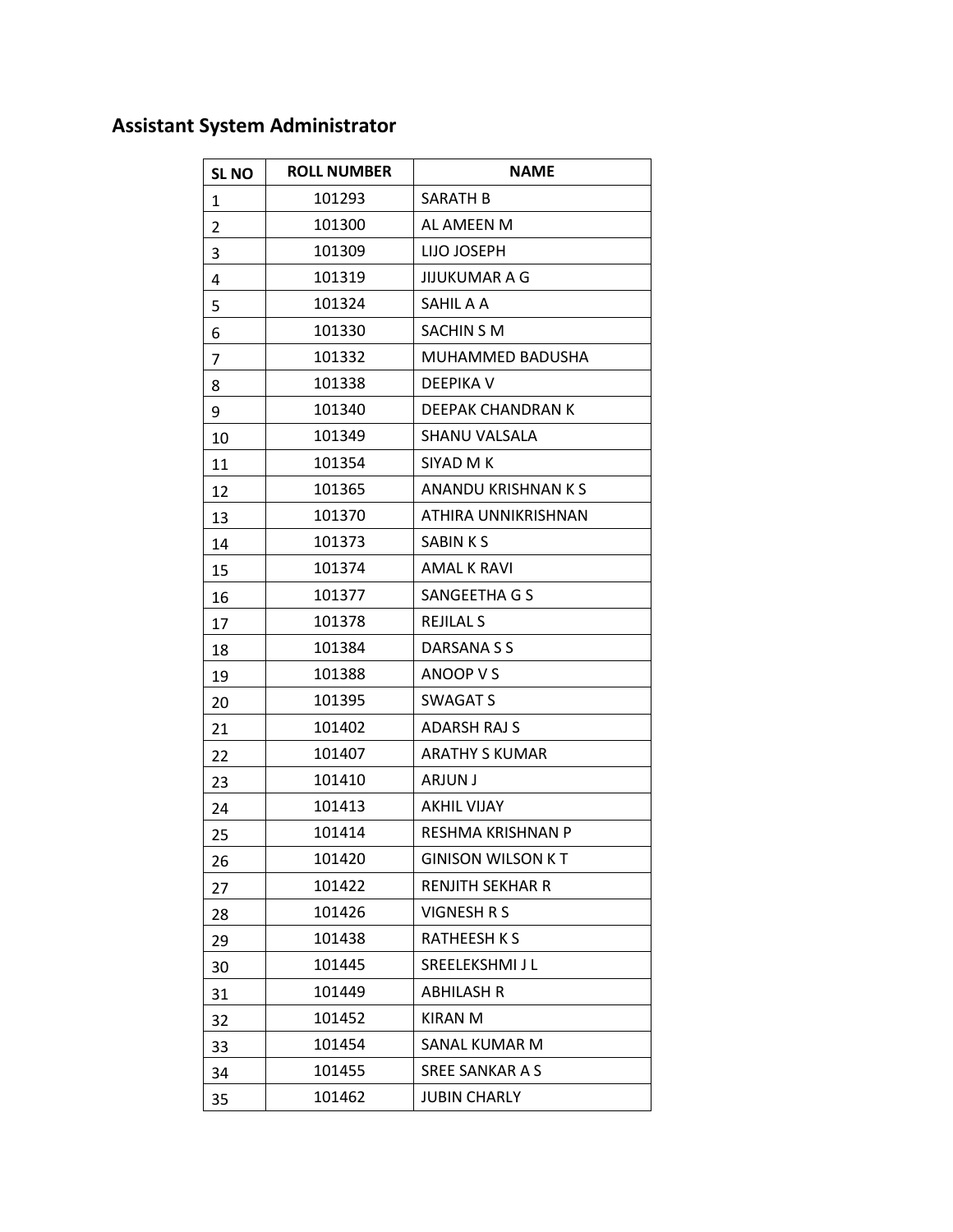| 36 | 101463 | AKSHAIJITH H                |
|----|--------|-----------------------------|
| 37 | 101464 | VAISAKH J S                 |
| 38 | 101463 | AKSHAIJITH H                |
| 39 | 101469 | <b>FIROZ M</b>              |
| 40 | 101475 | <b>BION BALASUBRAMANIAN</b> |
| 41 | 101476 | RAJESH P N                  |
| 42 | 101478 | JISHAMOL                    |
| 43 | 101490 | <b>JAYASREE P</b>           |
| 44 | 101497 | <b>APARNA S</b>             |
| 45 | 101500 | AJEESH B                    |
| 46 | 101509 | <b>KRISHNENDU V M</b>       |
| 47 | 101512 | NITHIN NADESAN              |

# **Central Zone II (Ernakulam)**

## **System Administrator**

| <b>SLNO</b> | <b>ROLL NUMBER</b> | <b>NAME</b>          |
|-------------|--------------------|----------------------|
|             | 101298             | Priyan John Thomas   |
|             | 101446             | Priya CT             |
| 3           | 101516             | Arjun N              |
|             | 101519             | <b>Mathew Mathew</b> |
|             | 101522             | Ajmal M A            |

| <b>SL NO</b> | <b>ROLL NUMBER</b> | <b>NAME</b>             |
|--------------|--------------------|-------------------------|
| 1            | 101292             | <b>Rohith R</b>         |
| 2            | 101310             | <b>Renjan G Kavalam</b> |
| 3            | 101366             | <b>Anees VM</b>         |
| 4            | 101444             | Priya CT                |
| 5            | 101513             | <b>Jithin KR</b>        |
| 6            | 101484             | Vishnu K M              |
| 7            | 101499             | Hemanth V S             |
| 8            | 101508             | <b>Amal Thomas</b>      |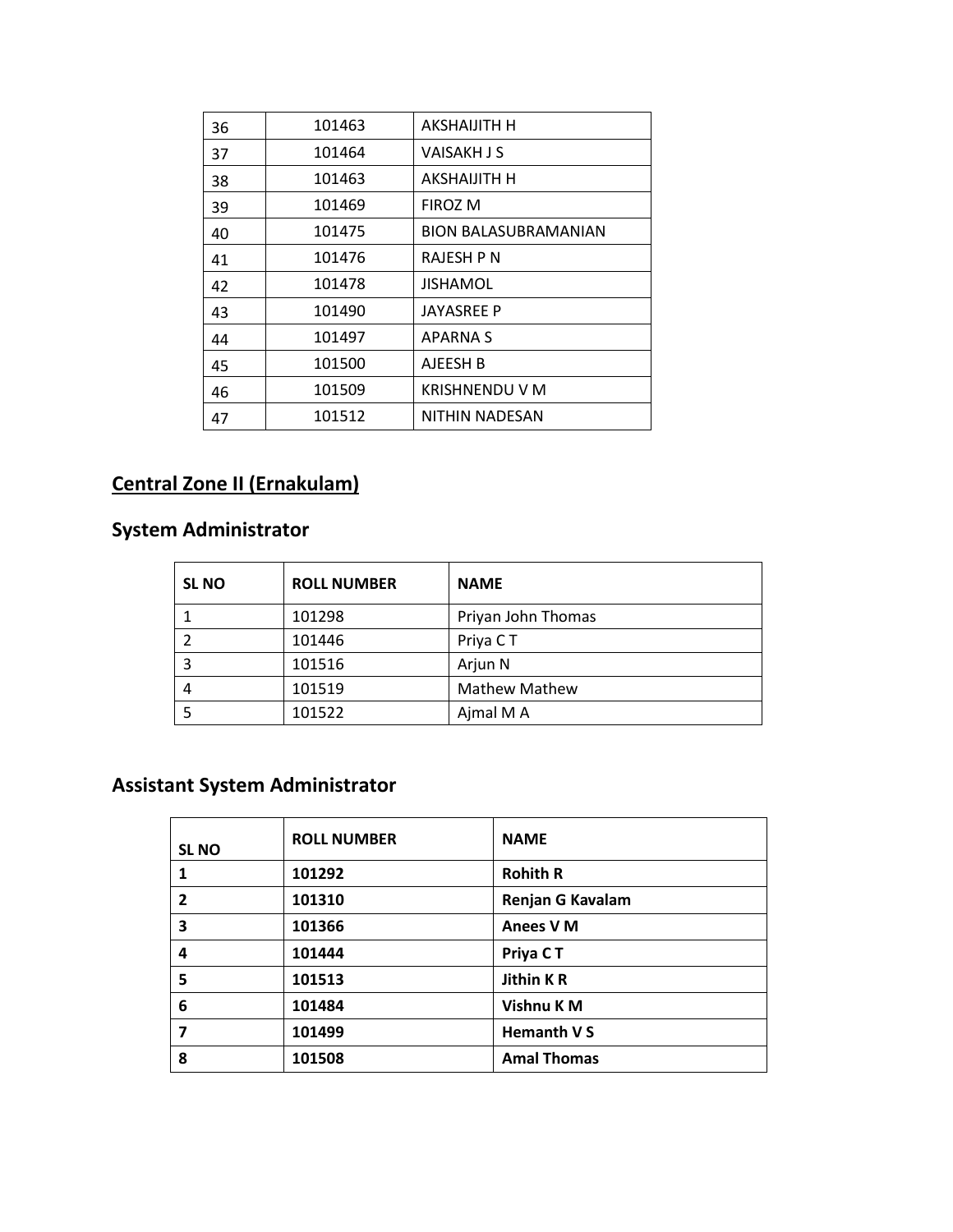## **Central Zone I (Thrissur)**

#### **System Administrator**

| <b>SL NO</b> | <b>ROLL NUMBER</b> | <b>NAME</b>         |
|--------------|--------------------|---------------------|
|              | 101304             | <b>FRANCIS JOSE</b> |
|              | 101394             | SABITHA T S         |

| <b>SL NO</b>   | <b>ROLL NUMBER</b> | <b>NAME</b>             |
|----------------|--------------------|-------------------------|
| $\mathbf{1}$   | 101297             | <b>DIVYA K R</b>        |
| $\overline{2}$ | 101303             | <b>FRANCIS JOSE</b>     |
| 3              | 101316             | <b>SMEEHAPS</b>         |
| 4              | 101317             | <b>FREDIN P P</b>       |
| 5              | 101375             | <b>NITHIN M</b>         |
| 6              | 101376             | <b>MIDHUN P M</b>       |
| $\overline{7}$ | 101392             | <b>SREEJITH C</b>       |
| 8              | 101400             | <b>SUMESH KUMAR R</b>   |
| 9              | 101427             | <b>RIJIN P</b>          |
| 10             | 101433             | <b>AJITHKUMAR K V</b>   |
| 11             | 101448             | RAHUL KRISHNA V R       |
| 12             | 101450             | <b>JIJIKRISHNA P R</b>  |
| 13             | 101486             | <b>ARUN VELLIOTHODI</b> |
| 14             | 101486             | <b>SABARINATH K G</b>   |
| 15             | 101494             | <b>AISWARYA GOKUL</b>   |
| 16             | 101517             | <b>ANISK</b>            |
| 17             | 101346             | <b>IBRAHIM MUSTHAFA</b> |
| 18             | 101425             | <b>SANAL KUMAR S</b>    |
| 19             | 101428             | <b>RESHMY M</b>         |
| 20             | 101465             | <b>VIJITH C</b>         |
| 21             | 101489             | <b>RAJESH R</b>         |
| 22             | 101492             | <b>SHINI N</b>          |